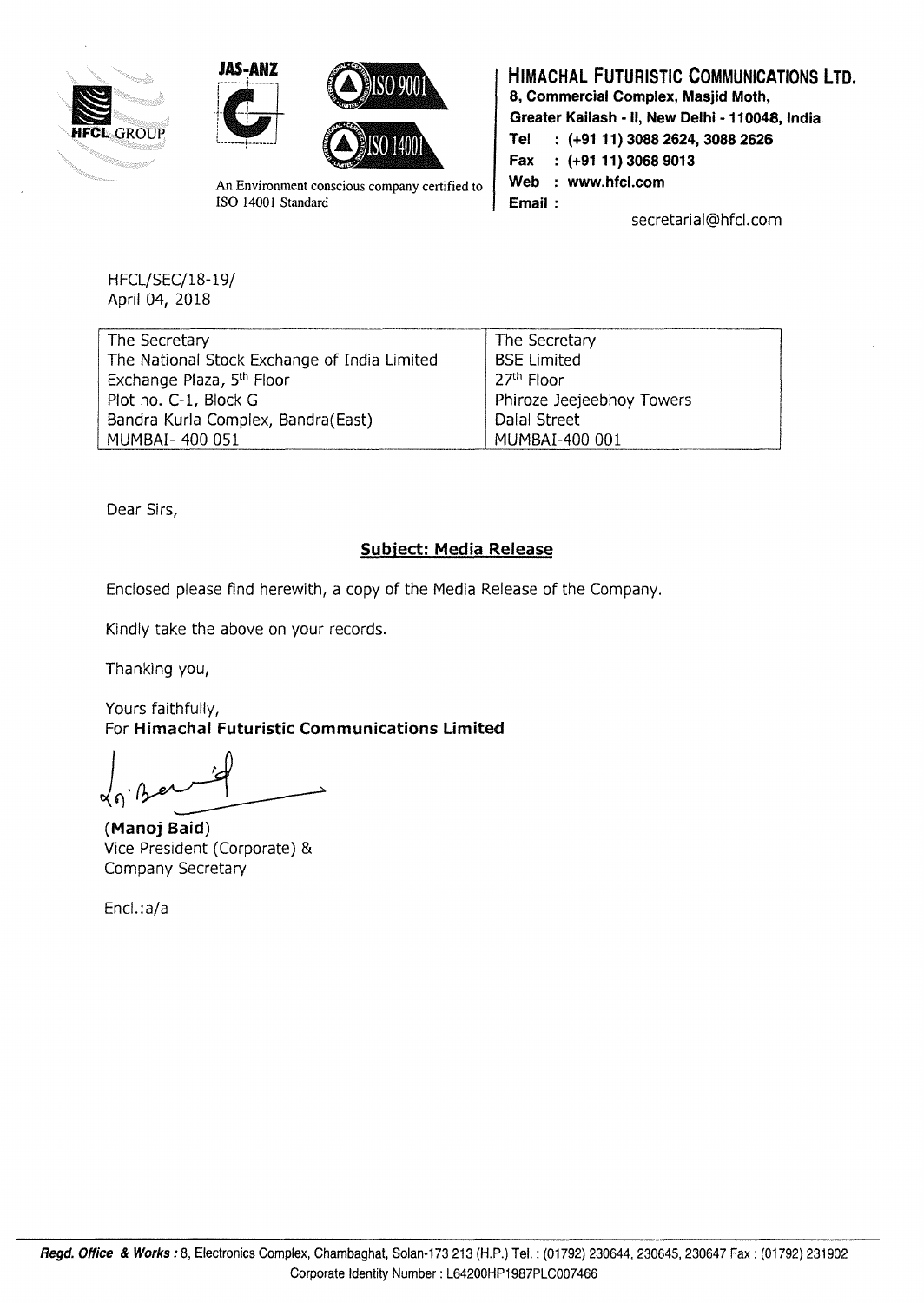





An Environment conscious company certified to !SO 1400I Standard

**HIMACHAL FUTURISTIC COMMUNICATIONS LTD. 8, Commercial Complex, Masjid Moth, Greater Kailash - II, New Delhi - 110048, India HFCLGROUP Tel (+91 11) 3088 2624, 3088 2626 Fax (+91 11) 3068 9013**  Web : www.hfcl.com **Email:** 

## **HFCL Foraying into Defence Manufacturing**

- **HFCL playing an active role in 'Make in India' initiative of the Government**
- **Company to showcase its products at DEFEXPO 2018, Chennai this year**

**New Delhi:** Himachal Futuristic Communications Ltd (HFCL). a leading Integrated Telecom Solutions Provider, announced its entry into defence manufacturing in 2016, to participate in the Government's "Make in India" initiative. Since then, the Company has obtained several Industrial Licences for manufacturing defence products such as Electronic Fuses, Electro Optical Devices, UAVs, Radars, Electronic Warfare and Communication equipment. The Company is collaborating with leading global Original Equipment Manufacturers (OEMs) to indigenously manufacture the above mentioned equipment.

**Mr. Mahendra Nahata, Managing Director, HFCL** states that, "India is the largest importer of defence equipment in the world. The imports account for nearly 65% of the country's military requirement. The Government has set a goal to reverse this trend and reduce the import percentage to under 30% in next couple of years. The domestic private industry is accordingly being encouraged to participate in defence manufacturing to enhance the defence manufacturing base and make available state-of-the-art technologies indigenously. HFCL is committed to wholeheartedly support this initiative and contribute its bit to equip the Indian Armed and Security Forces with contemporary global equipment. The privatization effort shall also reduce the procurement cycle of critical equipment and achieve cost reduction. We look forward to DEFEXPO 2018, to interact with global players and enter into suitable sustainable collaborations, to bring world-class technology to the country."

During DEF EXPO 2018, HFCL shall demonstrate its capabilities in the field of Defence Communication, Security and Surveillance, UAVs, Electro Optics, Soldier Wi-Fi and Power Management equipment. HFCL products shall be exhibited at Stall 3.1.2, Hall # 3.

## About Himachal Futuristic Communications Ltd (www.hfcl.com):

HFCL is a leading telecom infrastructure developer, system integrator and manufacturer of high-end telecom equipment and optical fibre cables, having its manufacturing facilities at Solan, Goa and Chennai.

HFCL provides single window solution for telecom and OFC projects; offering design, equipment supply, installation, system integration, operation and maintenance services. As a solutions expert in telecommunication and related infrastructure domain, the Company is now leveraging its inherent strengths in

 $\widehat{\text{omm}_{U_{\ell}}},$